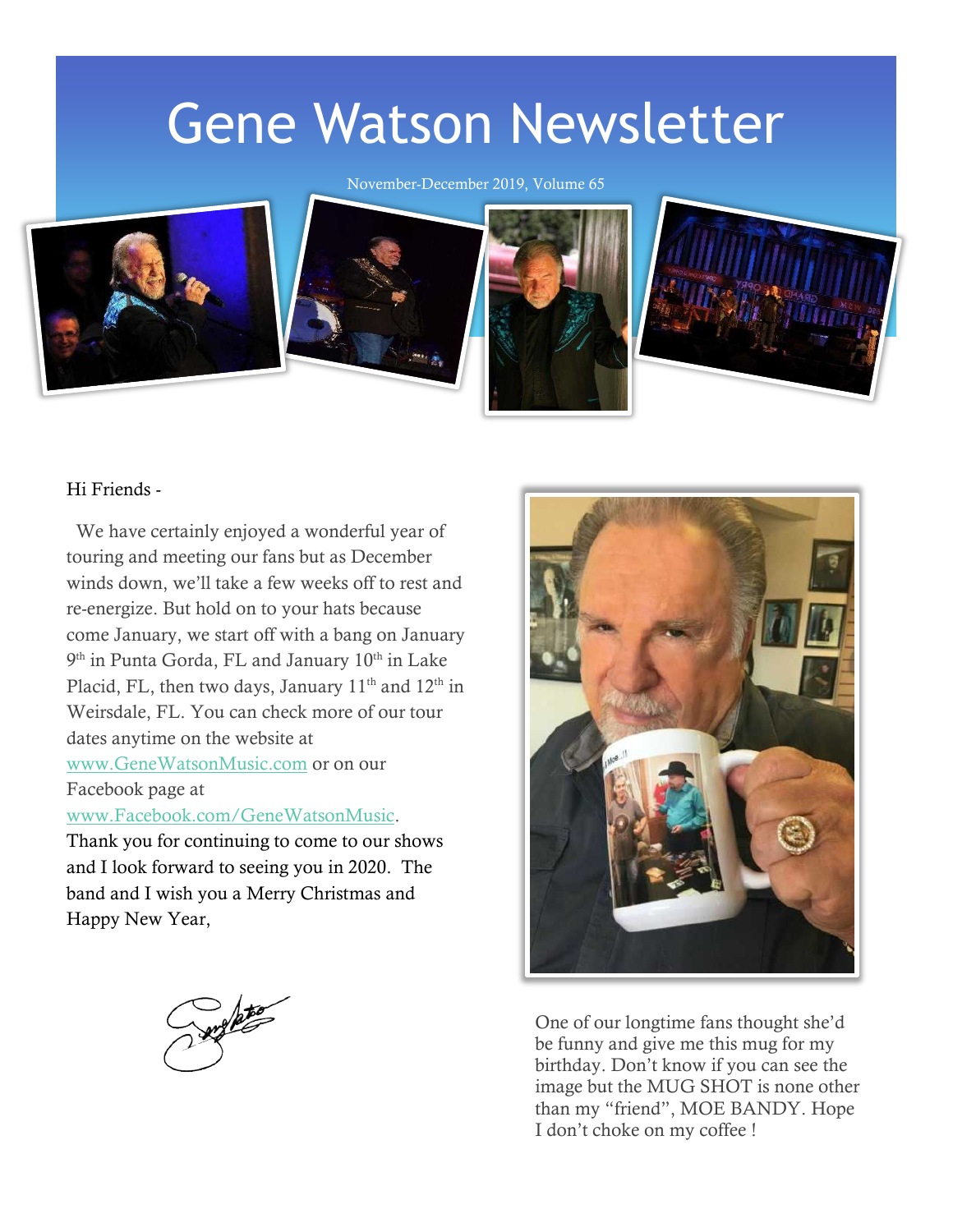## Page 2 **PHOTOS!**







Photos LEFT: On October 25<sup>th</sup> in Benton, KY at the Kentucky Opry, Gene was delighted and surprised to be honored as a KENTUCKY COLONEL, an award signed by the Kentucky Governor, Matthew G. Bevin. A long-time fan, Bill Cates, arranged for the award to be made and presented the plaque. The commission of Kentucky Colonel is the highest title of honor bestowed by the Governor of Kentucky. It is recognition of an individual's noteworthy accomplishments.



Top Photo: The show in Newnan, GA on Oct. 11<sup>th</sup> was sponsored by real Country Music's supporter, Springer Mountain Farms Chicken. Representing the company here is the lovely SUSAN WADE who works with "The Chicken Man", Gus Arrendale. Do your mouth a favor and get you some Springer Mountain Chicken. It's good!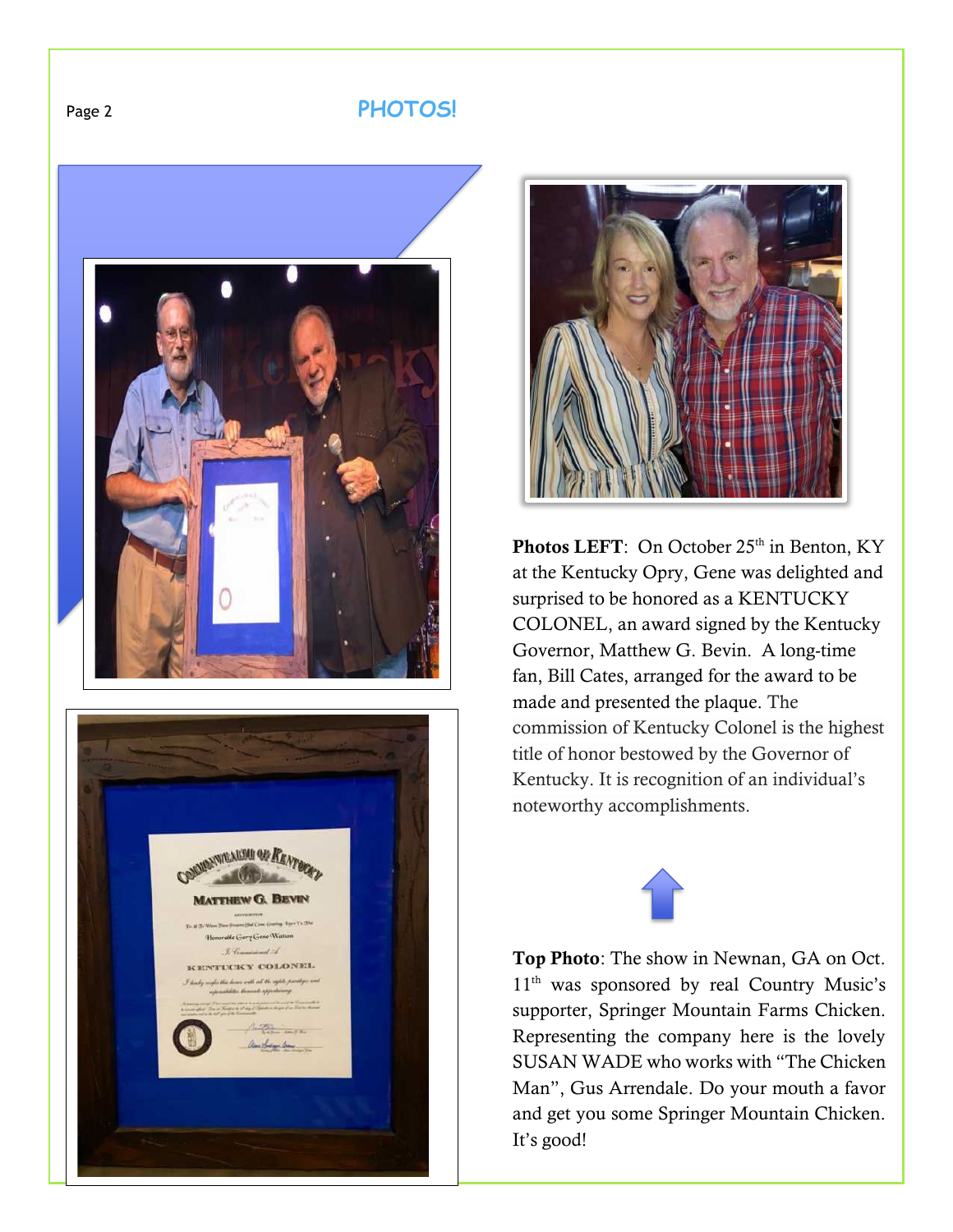



# Grand Ole Opry!

It's always a special night when the show is at the Opry but there's something a bit magical about performing on the stage of the Ryman Auditorium. Gene's very first Opry performance at the age of 21 was on that stage. He was a guest of the Wilburn Brothers and after singing the Hank Williams song, "I Can't Help It If I'm Still In Love With You," he received a standing ovation! Gene says he was shaking and could barely think what to sing next so chose a Gospel standard which he believes was "It Is No Secret What God Can Do.".

#### Top Photo:

On November  $1<sup>st</sup>$ , Gene and the band enjoyed a great night at the Ryman once again. Backstage they were able to visit with John Schneider who you all know well as "Bo Duke" from the very popular "Dukes of Hazzard" show. John had some great country hits including "I've Been Around Enough To Know."

## Bottom Photo:

Gene always enjoys visiting with singersongwriter, Erin Enderlin, and lead singer for Shenandoah, Marty Raybon. Erin was celebrating the release of her brand new album, *Faulkner County* and Marty announced that he and Shenandoah have signed with a new record label so they will be working on new music soon.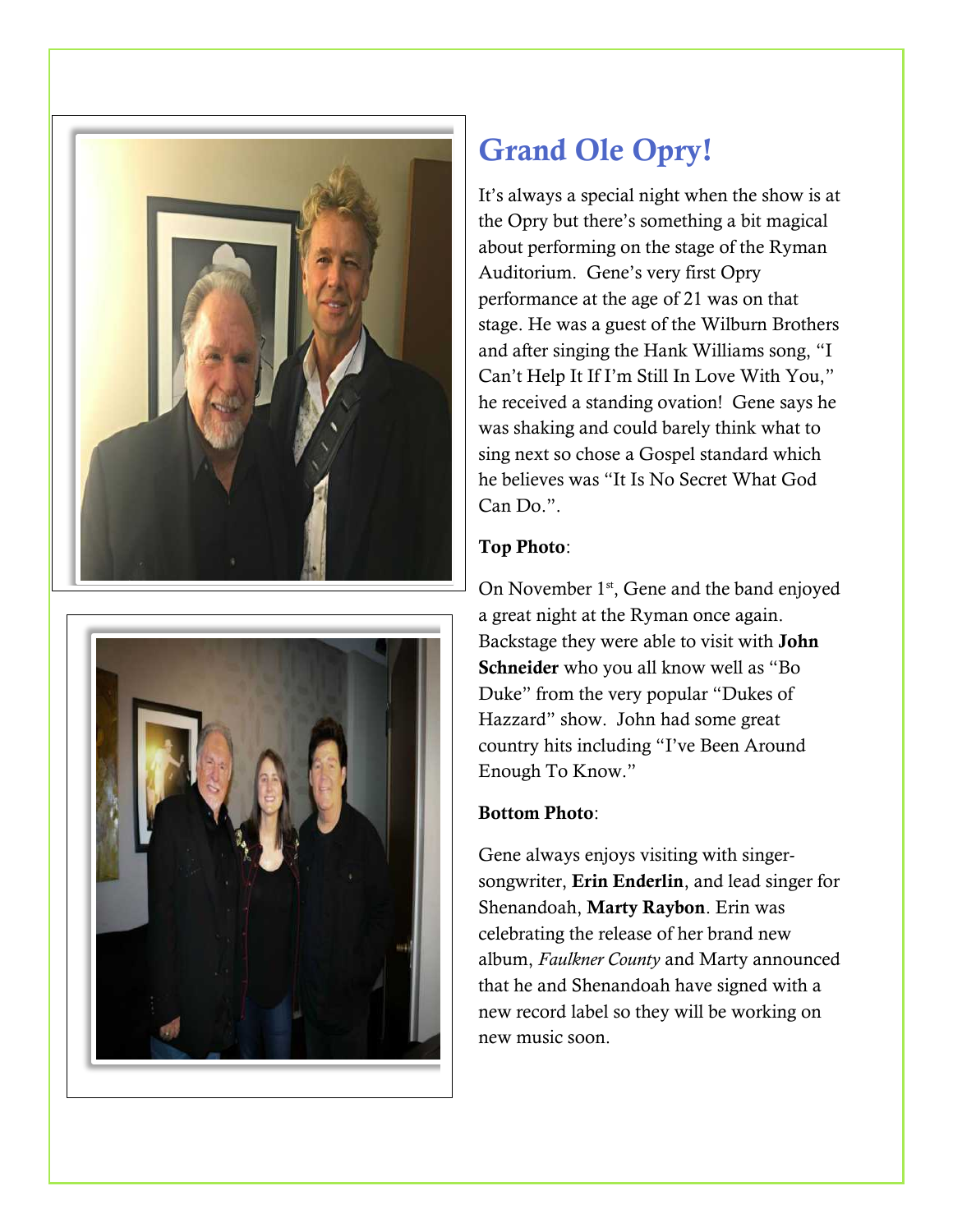

## LEGENDS!

Did you know that Dusty Hill of the legendary band, ZZ TOP, is a Gene Watson fan? Dusty invited Gene and his band to a ZZ Top show and while visiting on Dusty's tour bus, Dusty pulled out his cell phone to show Gene that he warmed up each night before going onstage to Gene's "Farewell Party" song! Dusty is a Houston, Texas native so these two icons have much in common.



Gene and his Farewell Party Band members are shown here visiting with Dusty Hill on his bus – this is not a police line-up as it may first appear!

Left to right: Todd Hines (drums), Gene, Dusty Hill, Staley Rodgers (bass), Glen Rogers (piano) and Chad Phillips (guitar).